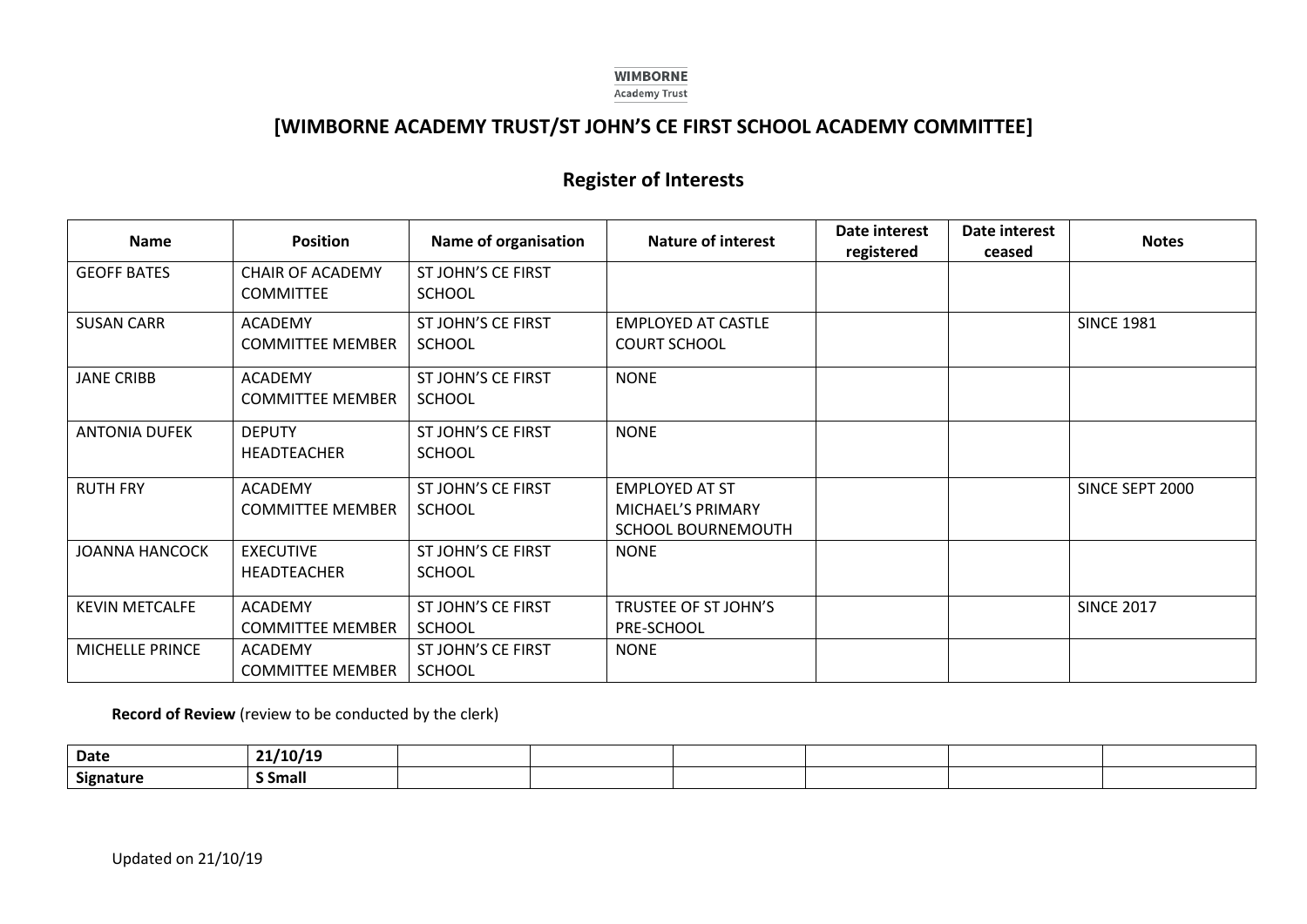

## **Past 12 months**

| <b>Name</b>             | <b>Position</b>   | Name of organisation | <b>Nature of interest</b> | Date interest<br>registered | Date interest<br>ceased | <b>Notes</b>                |
|-------------------------|-------------------|----------------------|---------------------------|-----------------------------|-------------------------|-----------------------------|
| <b>KATHARINE ANSTEY</b> | HEADTEACHER       | ST JOHN'S CE FIRST   | <b>NONE</b>               |                             |                         | LEFT POST. APPOINTED        |
|                         |                   | <b>SCHOOL</b>        |                           |                             |                         | <b>HEAD OF MERLEY FIRST</b> |
|                         |                   |                      |                           |                             |                         | <b>SCHOOL 1/9/19</b>        |
| PETER BRECKWOLDT        | <b>EX OFFICIO</b> | ST JOHN'S CE FIRST   | VICAR OF ST JOHN'S        |                             |                         | RESIGNED FROM AC            |
|                         |                   | <b>SCHOOL</b>        | <b>CHURCH</b>             |                             |                         | 18/12/18. REMAINS AS        |
|                         |                   |                      | TRUSTEE - WIMBORNE        |                             |                         | TRUSTEE OF WAT              |
|                         |                   |                      | <b>ACADEMY TRUST</b>      |                             |                         |                             |
|                         |                   |                      | TRUSTEE LATYMER TRUST     |                             |                         |                             |
| <b>SARAH GENTRY</b>     | <b>PARENT</b>     | ST JOHN'S CE FIRST   | <b>NONE</b>               |                             |                         | TERM ENDED 23/6/19          |
|                         |                   | <b>SCHOOL</b>        |                           |                             |                         |                             |
| <b>DEBORAH</b>          | <b>PARENT</b>     | ST JOHN'S CE FIRST   | <b>NONE</b>               |                             |                         | RESIGNED 7/1/19             |
| HOLBROOKE-JONES         |                   | <b>SCHOOL</b>        |                           |                             |                         |                             |
|                         |                   |                      |                           |                             |                         |                             |
|                         |                   |                      |                           |                             |                         |                             |
|                         |                   |                      |                           |                             |                         |                             |
|                         |                   |                      |                           |                             |                         |                             |
|                         |                   |                      |                           |                             |                         |                             |
|                         |                   |                      |                           |                             |                         |                             |